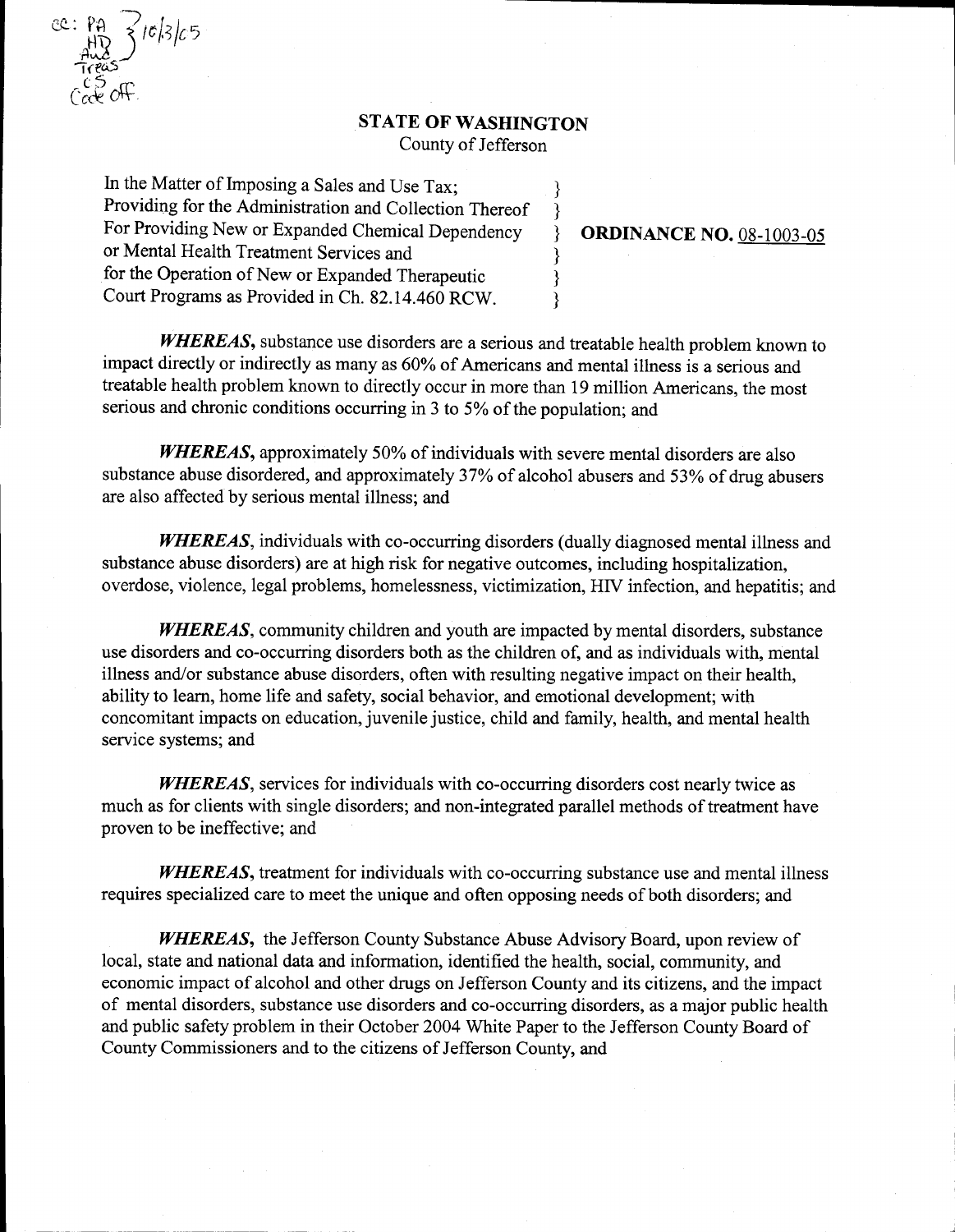Ordinance No. 08-1003-05; Imposing a Sales & Use Tax for Providing a New or Expanded Chemical Dependency or Mental Health Treatment Services and for the Operation of New or Expanded Therapeutic Court Programs as provided i

WHEREAS, the impact of substance use disorders on the Jefferson County law and justice system is significant, accounting for more than 2/3 of law enforcement calls in the City and County and half of the Jefferson County Prosecutor's cases; and

WHEREAS, Law and Justice system response to individuals with mental disorders, substance use disorders and co-occurring disorders represents a significant and costly problem throughout Washington State, so much so that the 2005 Washington State Legislature passed E2SSB 5763, an act relating to the creation of the omnibus treatment of mental and substance abuse disorders, in the belief that identification and integrated evidence-based treatment of mental disorders, substance use disorders and co-occurring disorders is critical to successful outcomes and recovery; and

WHEREAS, Jefferson County citizens, through their property taxes, are paying for the cost of mental disorders, substance use disorders and co-occurring disorders through funding of courts, jails, emergency medical technicians, schools, hospitals and law enforcement personnel; and

WHEREAS, sales and use taxes are funding sources that affect citizens who do not own property in Jefferson County, and apply as well to visitors to Jefferson County, and, thus, would expand the potential revenue stream to address mental disorders, substance use disorders and cooccurring disorder treatment; and

WHEREAS, therapeutic courts and integrated mental disorders, substance use disorders and co occurring treatment programs utilizing evidence based best practices have been shown to have positive outcomes, thus decreasing negative social, health and fiscal impacts on individuals and communities; and

**WHEREAS**, recognizing the health, social, community and economic impact of mental disorders, substance use disorders and co-occurring disorders on Jefferson County citizens as significant and negative, and desiring to achieve the goal of successful outcomes and recovery for individuals with mental disorders, substance use disorders and co-occurring disorders; and

WHEREAS, Jefferson County has an aging population and older people consistently underutilize both mental health and substance abuse services, and therefore suffer a disproportionate degree of harm from these conditions, and need special services and efforts to utilize services effectively; and

**WHEREAS**, the Board of County Commissioners recognize that successful outcomes and recovery for some citizens will be aprerequisite for becoming employable and entering the workforce, and make it possible for employers to retain valuable experienced employees; and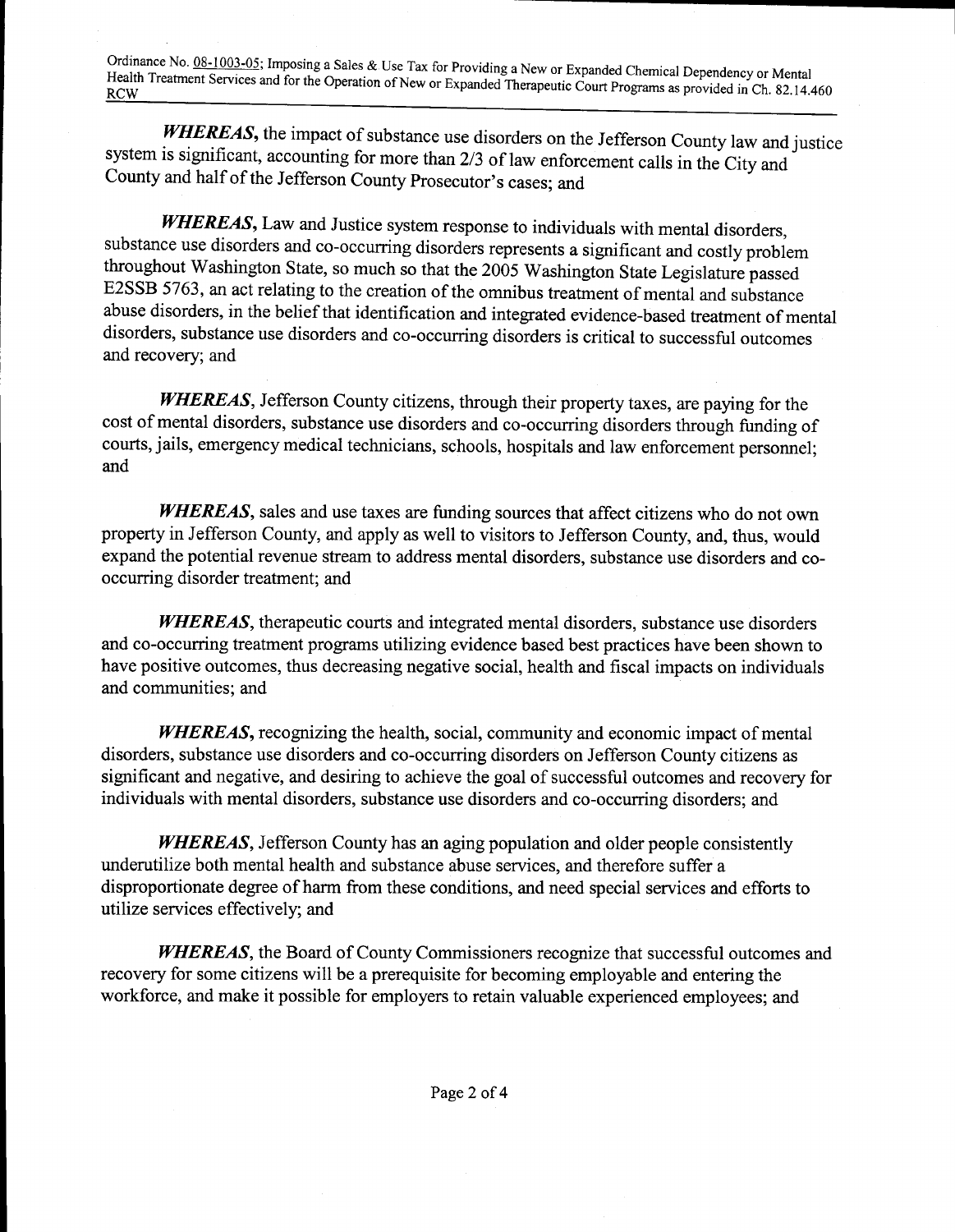Ordinance No. 08-1003-05; Imposing a Sales & Use Tax for Providing a New or Expanded Chemical Dependency or Mental Health Treatment Services and for the Operation of New or Expanded Therapeutic Court Programs as provided i

WHEREAS, RCW 82.14.460 (2) authorizes the County Legislative Authority to authorize, fix and impose a sales and use tax in addition to other taxes authorized by law with a rate not to exceed one-tenth of one percent; and RCW 82.14.460 (3) provides that monies collected shall be used solely for the purpose of providing new or expanded chemical dependency or mental health treatment services and for the operation of new or expanded therapeutic court programs

WHEREAS, RCW 82.14.460 (3) provides that if Jefferson County authorizes the tax as provided, the County may include a new and expanded therapeutic court for dependency or mental health treatment proceedings as a component of its existing Drug Court program, effective July 1 2005

NOW, THEREFORE, BE IT ORDAINED, by the Board of County Commissioners of Jefferson County, Washington, that:

## Section 1: Tax Imposed.

There is hereby imposed by this ordinance a one tenth of one percent sales and use tax, as the case may be, upon every taxable event, as defined in Chapter 82.08 and 82.12 RCW, occurring within Jefferson County. The tax shall be imposed upon and collected from those persons from whom the state sales or use tax is collected pursuant to Chapters 82.08 and 82.12 RCW. This tax shall be in addition to any other sales and use tax imposed by the State of Washington and/or Jefferson County

### Section 2: Applicability of Tax.

The rate of tax imposed by this ordinance shall be applied to the selling price in the case of a sales tax or the value of the article used in the case of a use tax.

# Section 4. Administration and Collection.

The tax imposed by this ordinance shall be administered and collected in accordance with Chapter 82.14.050. The Chairman of the Board of County Commissioners is hereby authorized to and directed to execute and contracts with the Washington State Department of Revenue that may be necessary to provide for the administration or collection of the tax.

### Section 5: Establishment of Chemical Dependency/Mental Health Program Fund.

There is hereby created the Chemical Dependency/Mental Health Program Fund. Monies collected pursuant to this ordinance shall be deposited in this fund by the Jefferson County Treasurer. The fund balance may be invested by the Treasurer and any interest earned shall be deposited in this fund as well